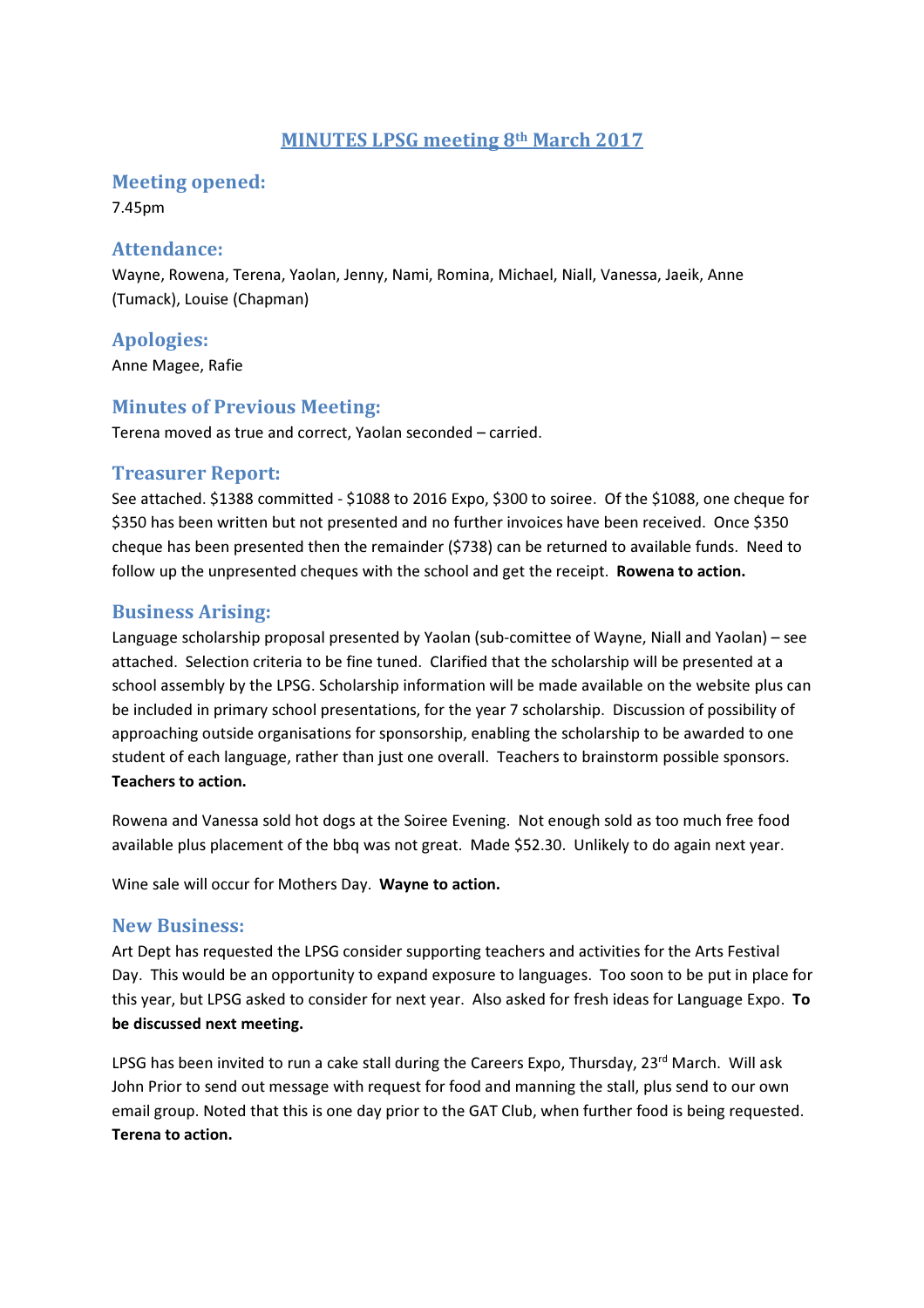## Teaching Report:

China tour is getting organised, and will run Sep/Oct sometime. Aim is to keep cost to about \$4k as before.

Japanese and Korean parent evening is being held 9<sup>th</sup> May, where parents will learn how to cook a Japanese and a Korean dish, plus watch a Japanese or Korean movie. Children to attend and watch movie too. Invitation extended to all parents at the meeting by Jaeik.

Louise requested confirmation the 100 students attending GAT Club (Friday, 24<sup>th</sup> March) will be catered for. LPSG will ask John Pryor to send out message with request for food, plus to send to our own email group. Emphasis is on providing Italian and Chinese food but not essential all is. Terena to action. Louise to confirm with school if ovens will be available for heating the food. Louise to action.

## Next Meeting:

Wednesday, 3rd May

Meeting Closed: 8.45pm